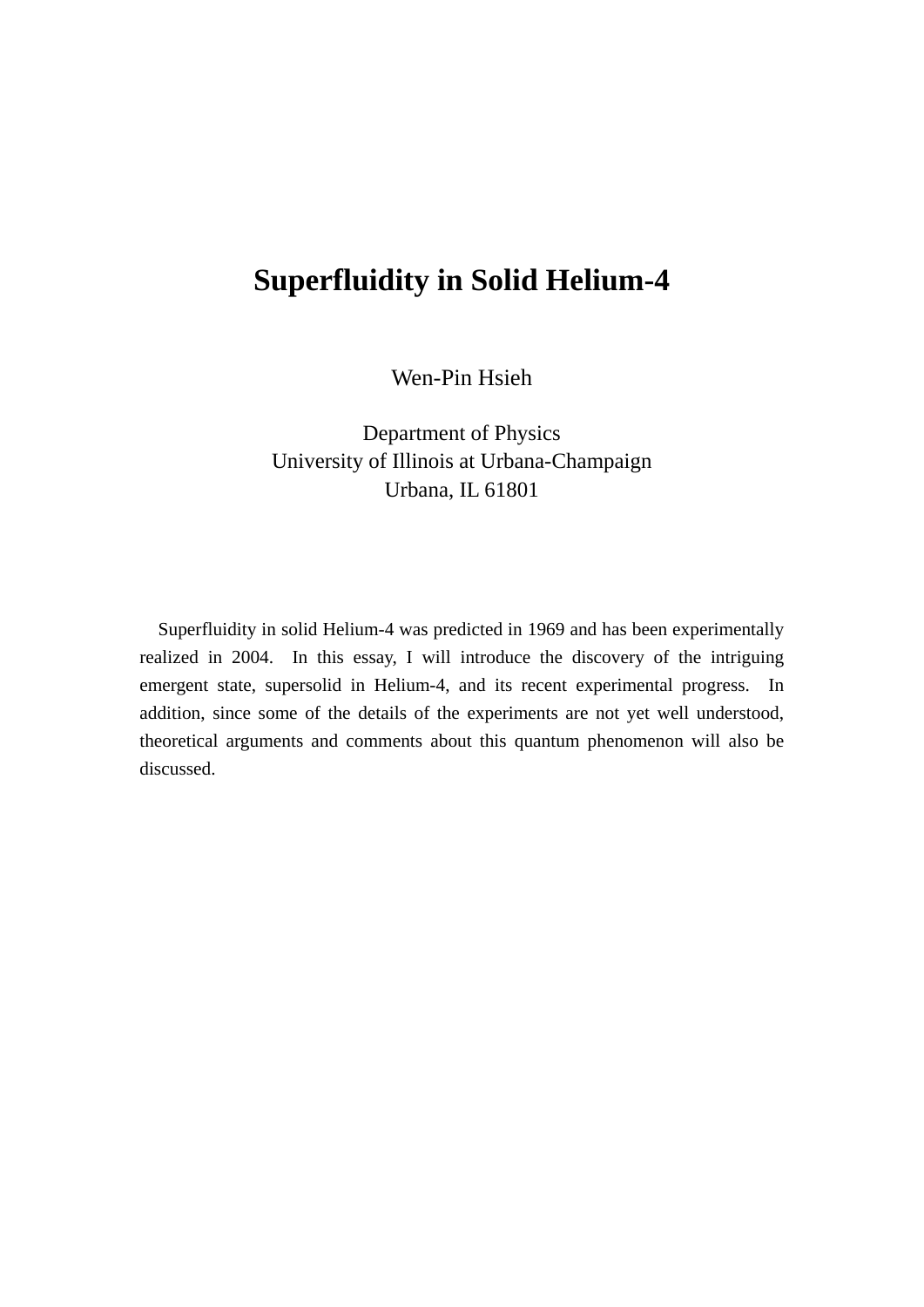#### **1 Introduction**

Liquid <sup>4</sup>He undergoes Bose-Einstein condensation to enter a superfluid state without viscosity when it is cooled below a critical temperature of 2.176K. In 1995, similar superfluidity behavior was also realized by the Bose-Einstein condensation of alkali atoms in gaseous phase [1,2]. An interesting question comes out: "Does superfluidity exist in the solid phase?" As a matter of fact, the existence of supersolid- the superfluidity in solid- was predicted by Russian physicists Alexander Andreev and Ilya Liftshitz in 1969 [3]. It was suggested that the supersolid state emerged from the condensation of atomic vacancies, which behave as a coherent entity moving throughout the solid like a superfluid. In addition, when the normal solid enters the supersolid state, it acquires the non-classical rotational inertia, where the vacancies decoupled from the normal solid [4].

However, not many elements are predicted to have this weird quantum state. Only weakly-bound element like <sup>4</sup>He, which solidifies only under extremely high pressure and low temperature, could become a supersolid. Due to the quantum-mechanical zero-point energy, even being cooled to near zero temperature, the He atoms still have vacancies, which probably play a crucial role in the formation of superfluid in solid.

### **2 Primitive Experiment**

Because of this specific property, experimental physicists tried very hard to find if the superfluidity presents in the solid  ${}^{4}$ He. In the beginning of 2004, Eun-Seong Kim and Moses Chan of Pennsylvania State University observed this counterintuitive phenomenon [5]. The experiment searching for the supersolid was conducted by a torsional oscillator whose resonant period is given by  $2\pi\sqrt{I/G}$ , where *I* is the rotational moment of inertia of the torsion cell with  ${}^{4}$ He, and G is the torsional spring constant of the Be-Cu torsion rod, as shown in Fig. 1. In the torsion rod there is a small channel which allows the introduction and pressurization of <sup>4</sup>He to become solid. Beside the torsion cell a pair of electrodes is used to drive the cell and keep it at resonance. If the superfluid in the solid  ${}^{4}$ He occurs, the moment of inertia and oscillation period decrease. Kim and Chan put the  ${}^{4}$ He into a porous Vycor glass disk whose channel size is about 7 nm in diameter and 30 nm long. It was believed that the solid  ${}^{4}$ He grown inside such a porous Vycor glass is likely to be heavily populated with lattice vacancies. When further cooled and pressurized the solid <sup>4</sup>He in Vycor glass, it was found that there is a significant drop of period around 175 mK (Fig. 2.). This important information implies that around 175 mK some fraction of confined solid  ${}^{4}$ He starts to undergo a phase transition to become supersolid. A noticeable point is that even though the amplitude and velocity of the rotating disk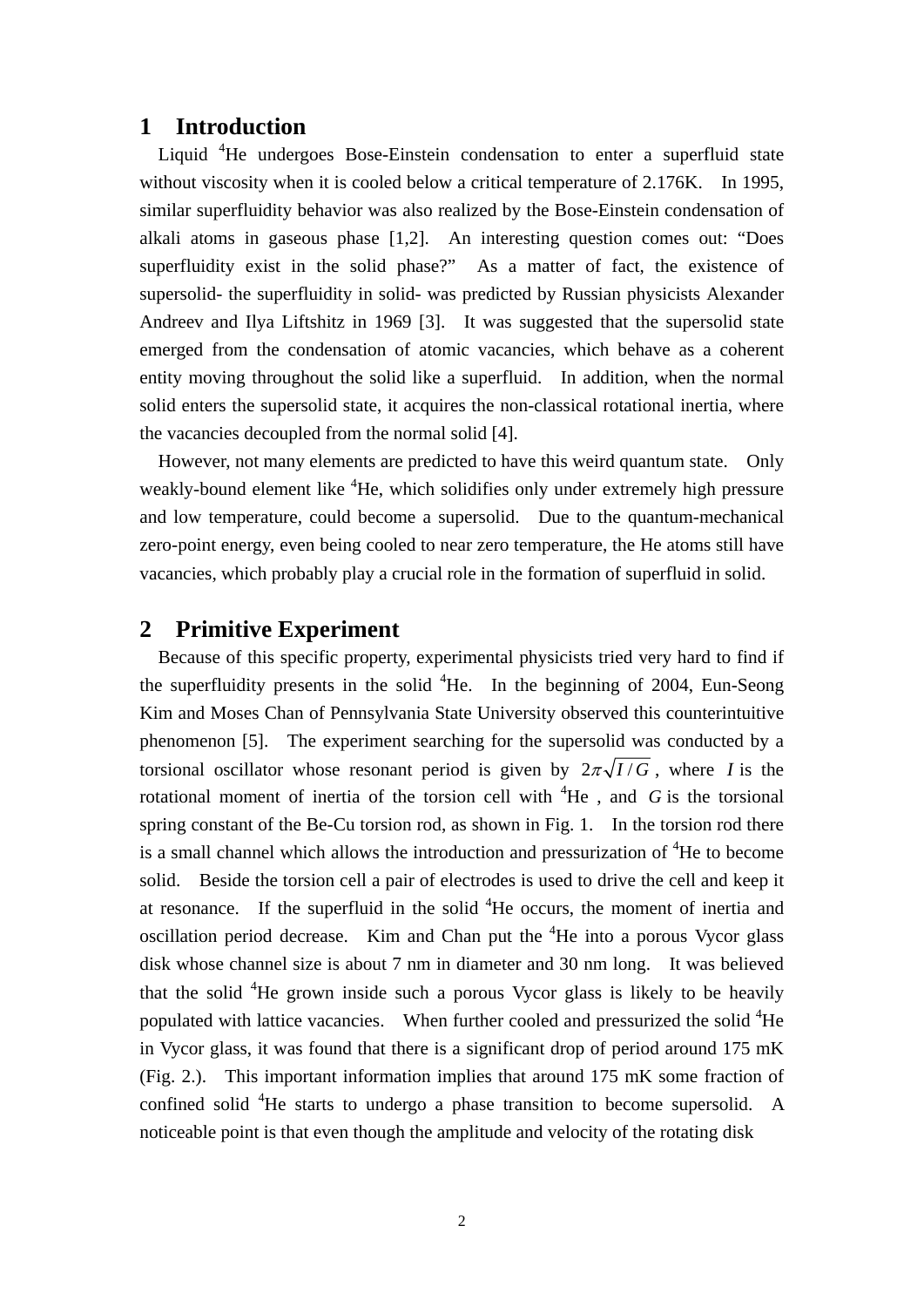

FIG.1. The torsional oscillator used to search for the supersolid.  ${}^{4}$ He is put in the Vycor disk with diameter of 15 mm and thickness of 4 mm. A pair of cylindrical electrodes is used to drive and detect the oscillation of the Vycor disk. Since the mechanical Q of the oscillator is  $10<sup>6</sup>$  at low temperature, the resonant period can be measured precisely to 0.2 ns [5].



FIG. 2. The measured resonant period as a function of temperature for different rotating velocities of the solid <sup>4</sup>He samples confined in the Vycor disk. A common onset of period drop around 175 mK was observed, which is probably a signature of the supersolid phase transition. Notice that the period curve of thin liquid film adsorbed on the walls of internal space of Vycor is remarkably different from those of solid <sup>4</sup>He samples [5].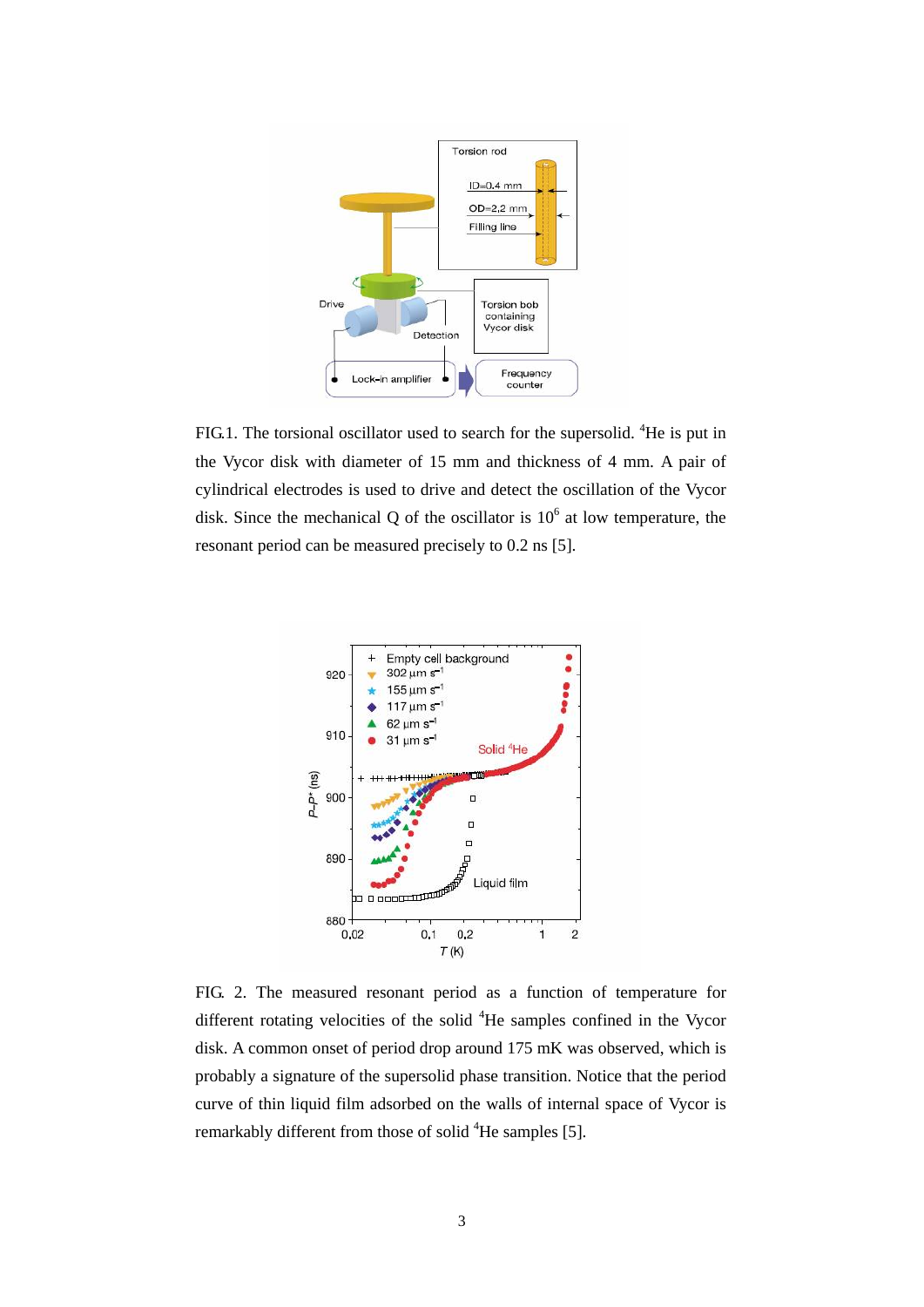strongly determine the resonant period, the transition temperature around 175 mK does not rely on the rim velocity. On the other hand, in order to exclude non-supersolid mechanisms contributing to the observed phenomenon, Chan also made the same measurements on pure solid  ${}^{3}$ He and solid  ${}^{4}$ He with 10, 30, 100, 1000 and 10,000 p.p.m. of  ${}^{3}$ He. The results are consistent with their expectation that the addition of fermionic  ${}^{3}$ He will ruin the supersolid. The higher concentration of  ${}^{3}$ He is added, the higher transition temperature or even no transition occurs. However, since it is still questionable that whether the solidification in Vycor glass is complete or not, it could be possible that the observed non-classical rotational inertia comes from a thin liquid film of  ${}^{4}$ He that had been trapped in the nanoporous glass disk. In any case, as a surprising experimental achievement which had been predicted for few decades but not realized, even though this "probable observation" of supersolid is incipient and immature as well as the microscopic origin is not understood, this result really opens an intriguing and promising filed again and excites many other devoted physicists to investigate this phenomenon.

## **3 Self-confirmed Experiment**

Later 2004, Kim and Chan repeated their experiment using a bulk solid  ${}^{4}$ He sample confined to a revised annular channel in a torsion cell [6]. They measured the non-classical rotational inertia fraction as a function of temperature for 17 solid samples as well as observed the drop of the resonant oscillation period. It was estimated that as the cell was cooled down to around 230 mK, the solid <sup>4</sup>He entered a superfluid state. Furthermore the phase diagram of normal solid and supersolid  ${}^{4}$ He was also mapped out from 26 to 66 bars, as shown in Fig.3. From these results Kim



FIG. 3. Phase diagram of the liquid and solid  ${}^{4}$ He. A transition from normal solid to supersolid is also mapped out [6].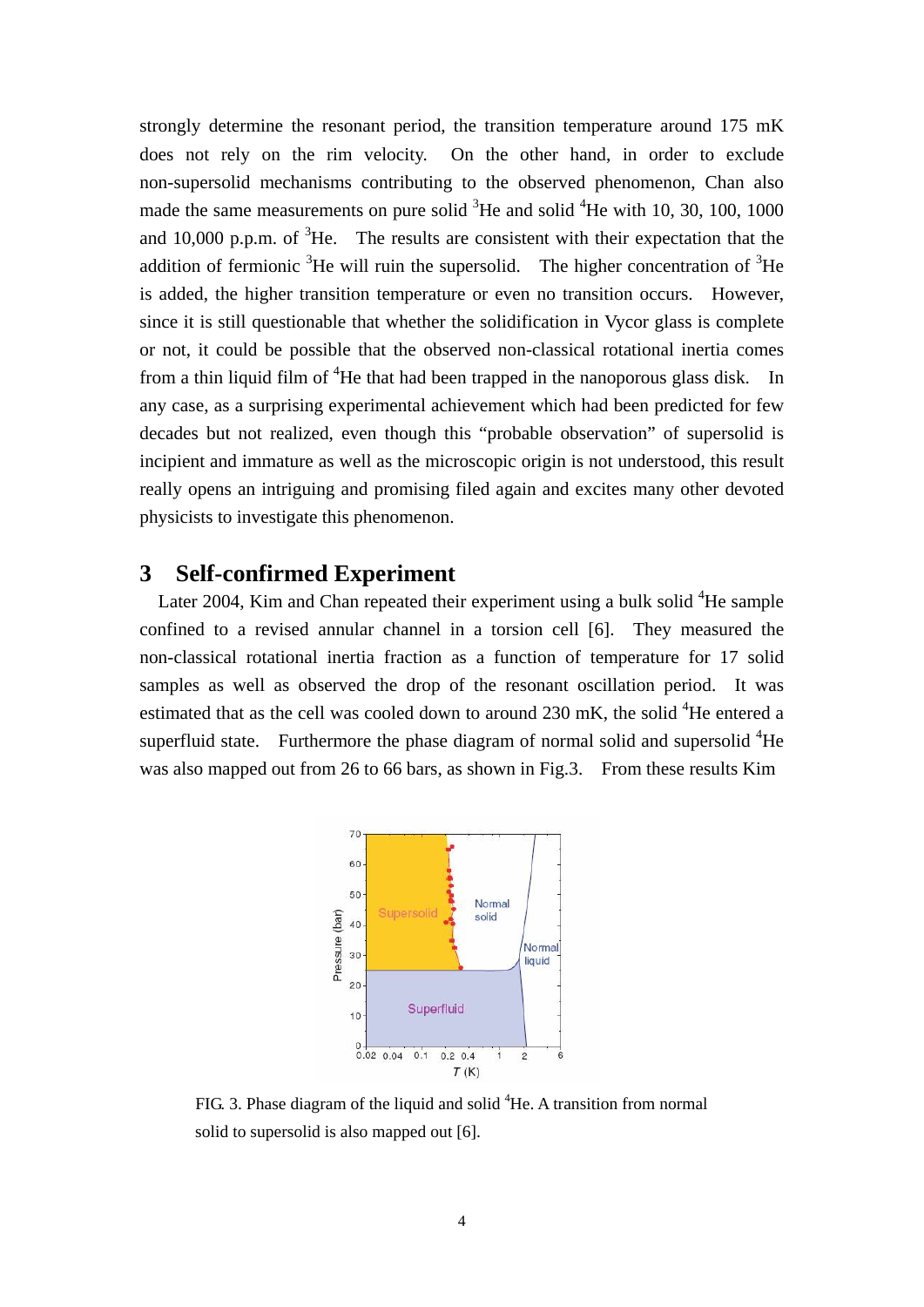and Chan confirmed their previous experiment of the realization of superfluid in solid <sup>4</sup>He and claimed that this phenomenon is intrinsic and not the result of confinement in porous or any particular medium.

# **4 Further Confirmation from Allies and the Role of Disorder and Grain Boundary**

After Kim and Chan reported they discovered the superfluidity in solid  ${}^{4}$ He, there is no other experimental group endorsing this intriguing result until 2006. Among which, Rittner and Reppy of Cornell University confirmed this phenomenon by using a similar technique and apparatus that they sealed the solid  ${}^{4}$ He in a torsion cell and cooled to measure the drop of resonant period [7]. A noticeable point is that a heater and a thermometer were mounted on the cell which can heat up the sample rather than only cooling. After repeated measurement, the onset of non-classical rotational inertia of solid  ${}^{4}$ He was identified below 250 mK. Furthermore, the Cornell group also investigated the effect of annealing on the supersolid signal. By heating up the solid <sup>4</sup>He sample to its melting point for few hours and then slowly cooling down again, the supersolid signal can be reduced or even can disappear by the fully annealing (Fig. 4). Since the purpose of annealing is to reorganize the crystal and reduce its imperfection,



FIG. 4. (a) Resonant period as a function of temperature for samples with different preparations. Notice that the behavior of period for the first run is remarkably different from the partially and fully annealed samples. (b) Dissipation as a function of temperature for samples with different preparations. The annealing effect gradually reduces the dissipation peak. (For the detail, see [7])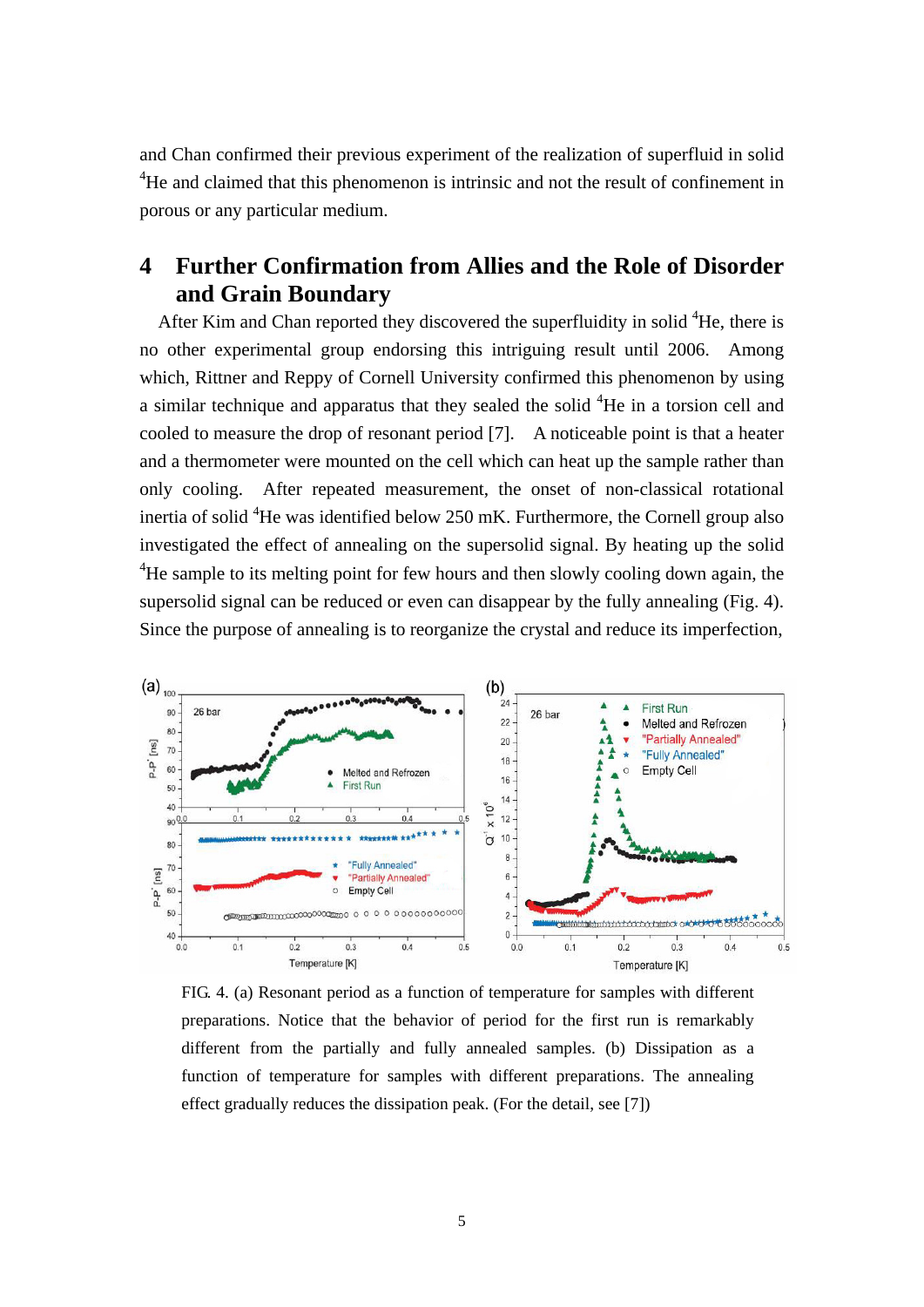the observed mitigation of period drop and dissipation data as a function of temperature suggested that the superfluidity in solid is closely related to the imperfections such as vacancies and disorders of the crystal structure as well as that the supersolid is not a universal property of  ${}^{4}$ He and can be diminished or even removed by annealing. The absence of superfluidity in solid  ${}^{4}$ He was also consistent with the result done by Ceperley's path-integral-Monte-Carlo calculations that an ideal hexagonal-close-packaged <sup>4</sup>He does not support the off-diagonal-long-range order [8].

To further study the disorder effect on the supersolid, the Cornell group rapidly froze the normal liquid <sup>4</sup>He in order to form a highly disordered solid sample, in which the whole process of freezing and cooling is finished within two minutes [9]. Interestingly a noticeably large drop of period, about 20 % - 30 % of entire solid moment of inertia, was observed. On the other hand, when the sample was annealed slowly for 14 hours to form a highly ordered structure, there is only 6 % of the  ${}^{4}$ He becoming supersolid. These results strongly suggested that the disorder plays an important role in supersolid as well as implied the theory of Andreev and Liftshitz, which predicts the strength of supersolid is from zero-point vacancies alone, is not a complete story as both experimentalists and theorists suspected in recent years.

On the other hand, some groups also suggested the grain boundaries of superfluid could be the possible mechanisms causing supersolid signals [10,11]. Svistunov of University of Massachusetts even claimed that based on first-principle calculation there are at least two supersolid phases. One of them occurs in the grain boundaries of superfluid, which are about few atoms layers separating different crystal orientation regions; the other is the glass phase of superfluid where the atoms form a metastable superglass state [12]. However, Chan excluded the possibility of grain boundary by repeating their experiments with single crystals of soild <sup>4</sup>He which also show supersolid signals and suggested that the origin of supersolid could be from the dislocations within crystals [13]. This suggestion was quickly backed up by a simulation of a screw dislocation in the microscopic  ${}^{4}$ He crystal [14]. Svistunov's group found that the core of screw dislocation behaves as a tube and some atoms could freely flow through it when the temperature approaches absolute zero. This suggests that in this situation the system is essentially like a superfluid and also provides specific signatures that could be experimentally examined.

### **5 Thermodynamic Signature of Phase Transition**

Even though more and more research groups had observed similar phenomena of supersolid transition, there is still no theoretical consensus on the mechanism and nature of supersolid. In order to provide a thermodynamic characteristic of phase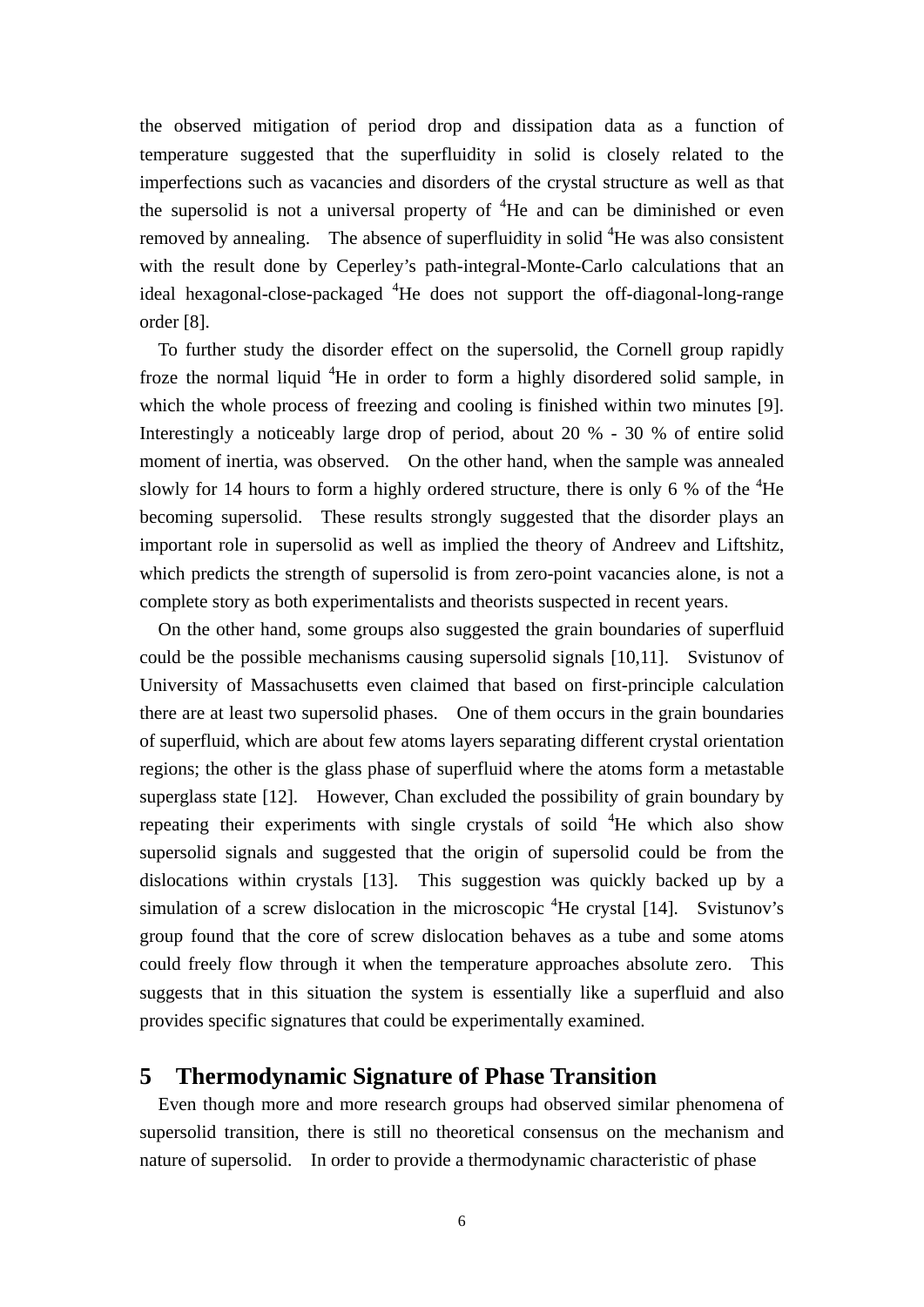transition from normal solid to supersolid, Chan's group at Pennsylvania State University measured the heat capacity of the solid  ${}^{4}$ He with dilute  ${}^{3}$ He of 1 p.p.b., 0.3 p.p.m., 10 p.p.m. and 30 p.p.m [15]. When cooling down the samples, a noticeably excess heat capacity besides Debye term  $(T^3)$  at low temperature was observed, in particular for the cases of 10 p.p.m. and 30 p.p.m.  ${}^{3}$ He impurities. Since it was suggested that the presence of the non-classical rotational inertia is due to the formation of glassy state of solid helium, whose heat capacity has a linear temperature-dependent signature, the temperature dependence of specific heat was plotted in order to test the possible evidence of glassy state. Figure 5 shows the specific heat divided by T ( $C_n/T$ ) as a function of  $T^2$  and indicates there is a non-zero intercept at y-axis for both 10 p.p.m. and 30 p.p.m.  ${}^{3}$ He impurities. This suggests that, in addition to Debye  $T^3$  term, there could be a component linearly scaling with T.

In other words, the specific heat might have the form:  $C_n \sim aT + bT^3$ , where *a* is the

y-intercept and b is the slope in the C<sub>n</sub>/T against  $T^2$  plot. However, according to the measurement of linear term of specific heat by other group, this correction term would be reduced by annealing of the sample [16]. Moreover Chan's group failed to find any positive evidence, like the hysteresis or time-dependent signature, for the presence of glassy state. Then they further ruled out the glassy state possibility by



FIG. 5. Plot of  $C_n/T$  against  $T^2$ . The red circles are for 1 p.p.b. <sup>3</sup>He impurity; blue triangles are for 0.3 p.p.m.  ${}^{3}$ He, purple open squares are for 10 p.p.m.  $3^3$ He, and black open triangles are for 30 p.p.m.  $3^3$ He. Inset shows that the 1 p.p.b. and 0.3 p.p.m. (shifted upwards by 2 mJ/mol K) samples both deviate from  $T^3$  curve [15].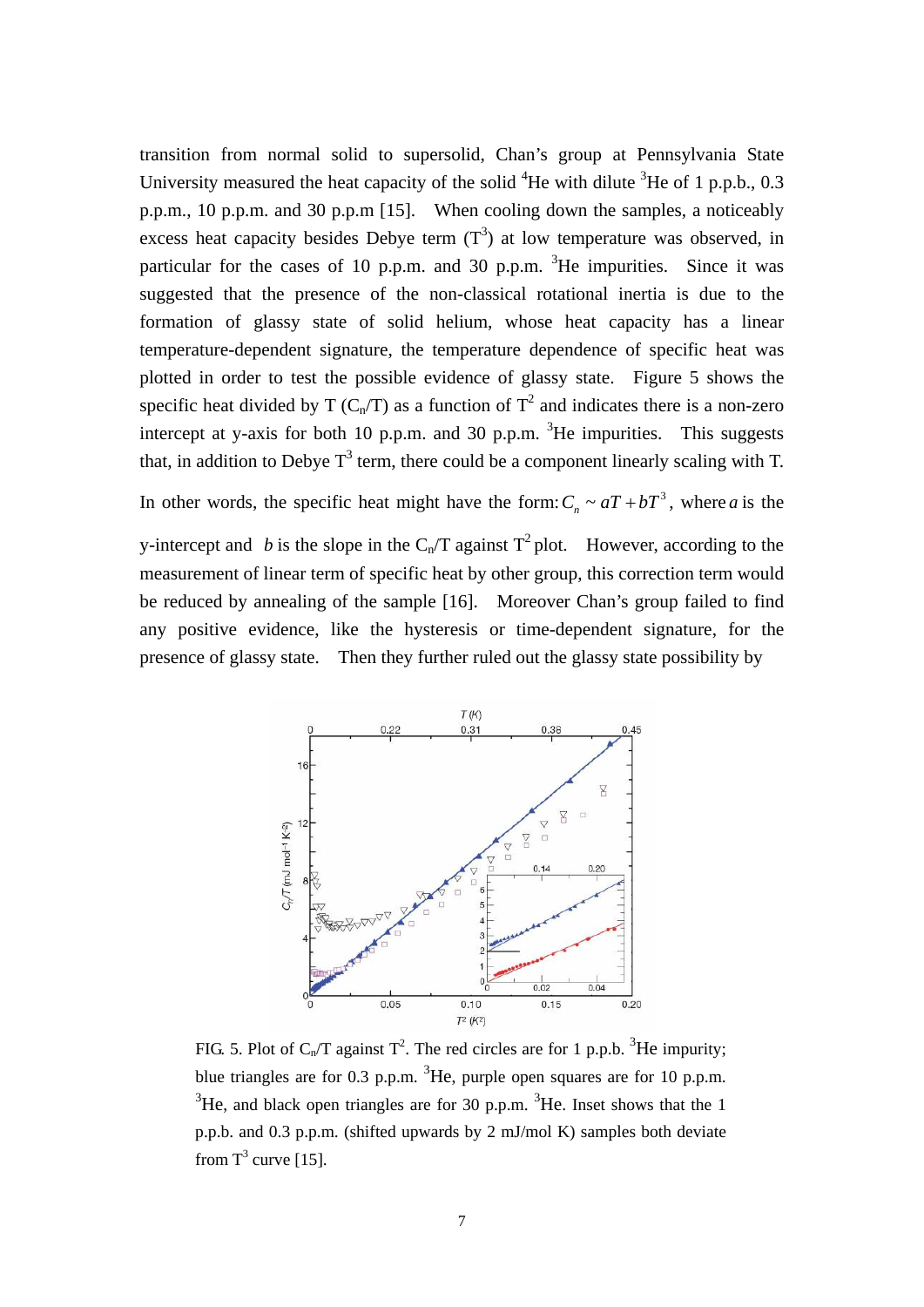plotting the specific heat against  $T^3$  and suggested that besides Debye  $T^3$  term there is a temperature-independent component, as shown in Fig. 6. The data of these four impurities of  ${}^{3}$ He all fall on straight lines and in particular there are non-zero intercepts for the cases of 10 p.p.m. and 30 p.p.m. samples, which are probably due to the high mobility of  ${}^{3}$ He impurities.



FIG. 6. Plot of specific heat  $C_n$  against  $T^3$ . The symbols for each impurity concentration are the same as in FIG. 5. Here 0.3 p.p.m., 10 p.p.m. and 30 p.p.m. samples are shifted upwards by 1, 2, and 3 mJ/mol K. Inset shows that 1 p.p.b. and 0.3 p.p.m. samples both have almost zero intercepts but 10 p.p.m. and 30 p.p.m. samples have about 60 and 430  $\mu$  J/mol K, respectively, deviation as the constant terms [15].

Figure 7 shows a significant thermodynamic characteristic of the probable second-order phase transition after the subtraction of phonon contribution. For 1 p.p.b., 0.3 p.p.m. and 10 p.p.m. samples broad peaks in heat capacity around 75 mK were observed. Further since the onset of the non-classical rotational inertia for 1 p.p.b.  ${}^{3}$ He sample was measured to be near 75 mK [13] and the transition temperature in the zero frequency limit might be independent of the concentration of  ${}^{3}$ He impurities, Chan claimed that the coincidental peaks of non-classical rotational inertia and heat capacity suggested that this is very likely to be a thermodynamic signature of phase transition of superfluid in solid <sup>4</sup>He.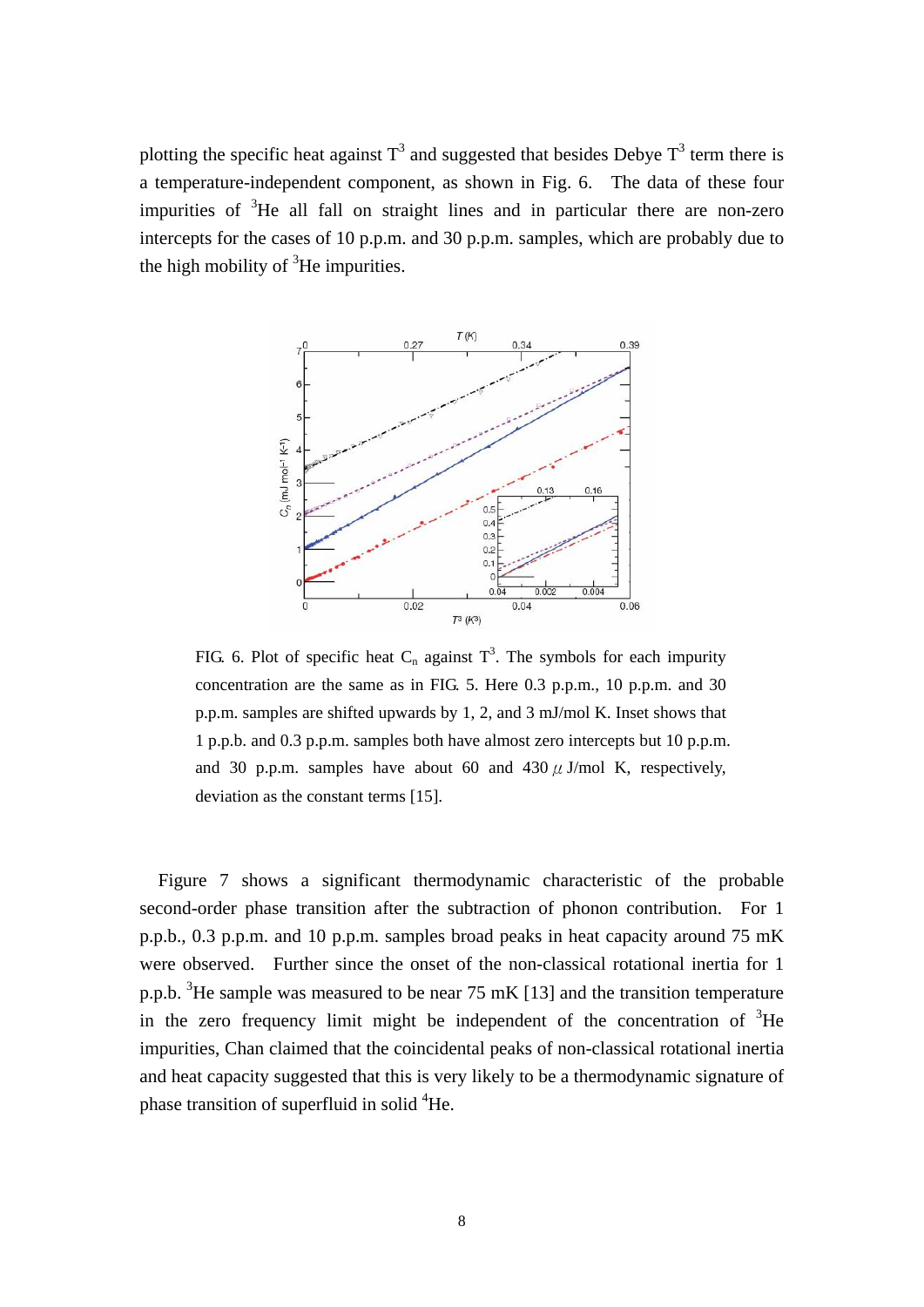

FIG. 7. Specific heat as a function of temperature shows the thermodynamic signature of probable phase transition. The symbols for each impurity concentration are the same as in FIG. 5. When the phonon contribution is deducted, the specific heat presents an impurity-independent peak around 75mK. Inset shows the specific heat for three samples before subtraction of the constant term of 10 p.p.m. sample (For the detail, see [15]).

### **6 Discussion**

With the rapid progress of experimental results, theorists also try to explain these exotic phenomena by using either the microscopic numerical simulation or the phenomenological approaches, for example the Ginzburg-Landau theory and Bose-Hubbard model. Based on the Ginzburg-Landau theory, the <sup>4</sup>He phase diagram can be mapped out that the transition from normal solid to supersolid is similar to the experimental measurement by Chan (Fig. 3) and its other phases and phase transitions can also be systematically investigated  $[17]$ . When the solid  ${}^{4}$ He is on the verge of phase transition the free energy describing the coupling interaction between the normal state and superfluid state can be shown as:  $f_{interaction} \sim \alpha n(x) |\psi(x)|^2$ , where the coupling must be repulsive that  $\alpha$  is positive, and  $n(x)$  is the normal density,  $|\psi(x)|^2$  is the superfluid density. If  $\alpha$  is small enough the supersolid phase would be stable under low temperature. As a result, at high pressure the solid  ${}^{4}$ He with quantum zero-point vacancies is incommensurate and the condensation of these vacancies results in the supersolid phase transition. In addition, the phenomenological Ginzburg-Landau theory can also show that the superfluidity is coupled to the elasticity of the crystalline  ${}^{4}$ He, in which the elasticity would not influence the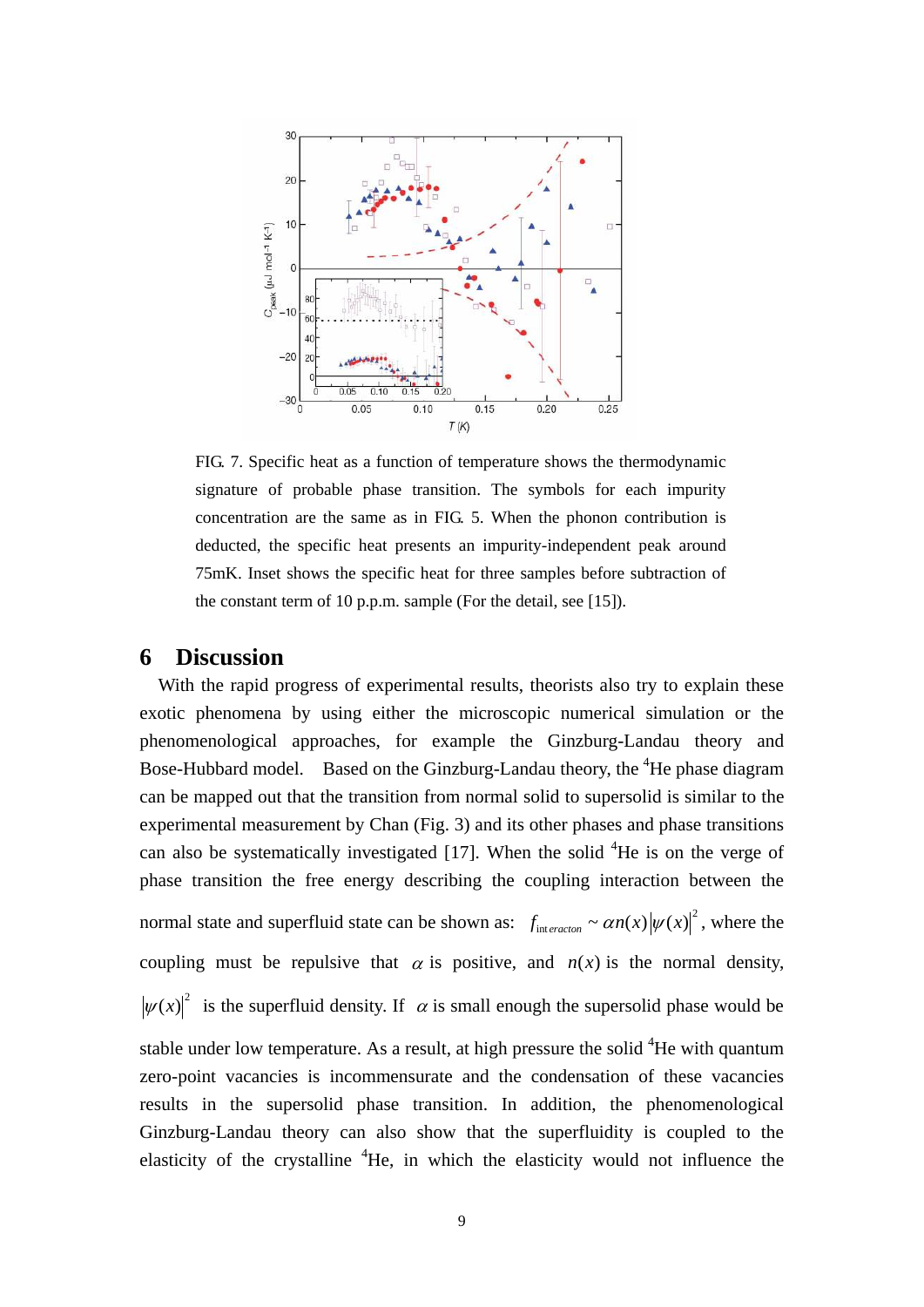superfluid transition [18]. Thus in the unstressed crystal there should be a significant thermodynamic characteristic- the  $\lambda$ -transition in heat capacity- in the supersolid transition, as what occurs in the superfluid transition of liquid  ${}^{4}$ He. This suggestion has been proven by Chan's group (Ref. 15). Another speculative assumption is that the existence of supersolid could be determined by the coupling of strains to the order parameter  $\psi$ . If a <sup>4</sup>He sample is experienced an anisotropic stress, which affects the

coefficient of  $|\psi(x)|^2$  in the Landau free energy and is able to make the effective critical temperature positive, this system can perform the supersolid state. This anisotropic stress effect could also be used to account for the experimental results by some groups who fail to find any evidence of the existence of supersolid [19-22].

Another way to explain the experimental results might be using the Bose-Hubbard model. This model has been successfully exploited to study the intriguing behaviors of cold atoms trapped in perfectly optical lattice. However, most condensed matter systems are not so ideal that there exist some imperfections, such as defects or disorders in the crystal. In order to simulate more precisely the experimental system with defects, some modified models are being developed. For instance, the extended Bose-Hubbard model is proposed by adding a spatially extended interaction with

Hamilton: 
$$
H = -t \sum_{\langle i,j \rangle} (b_i^* b_j + H.c.) + \frac{U}{2} \sum_i n_i (n_i - 1) + V \sum_{\langle i,j \rangle} n_i n_j - \sum_i \mu_i n_i
$$
, where  $t$ 

is the hopping matrix,  $b_i^{\dagger}$  is the creator of Boson at site  $i, n_i = b_i^{\dagger} b_i$ , and  $\mu_i$  is the chemical potential. The first term describes the hopping between nearest neighboring atoms and the second one indicates the on-site cost of interaction energy. The third term is used to represent the spatially extended long-range interparticle interactions. By tuning these parameters, the transition between Mott insulator, superfluid, and supersolid states can be systematically studied and the existence of supersolid by the extended Bose-Hubbard model can also be indicated in the mean-field phase diagram [23].

# **7 Conclusion and Future Work**

The probable observation of superfluidity in solid <sup>4</sup>He and subsequent experimental studies have rekindled the great interests in this intriguing quantum-mechanical solid. However, even though there are more and more experimental data endorsing the existence of supersolid, the ultimate origin and mechanism are still mysterious and puzzling both experimentalists and theorists. Many speculative theories and arguments have been proposed to explain the supersolidity, but, up to now, none of them are complete and successful to solve the problems either. For the future work,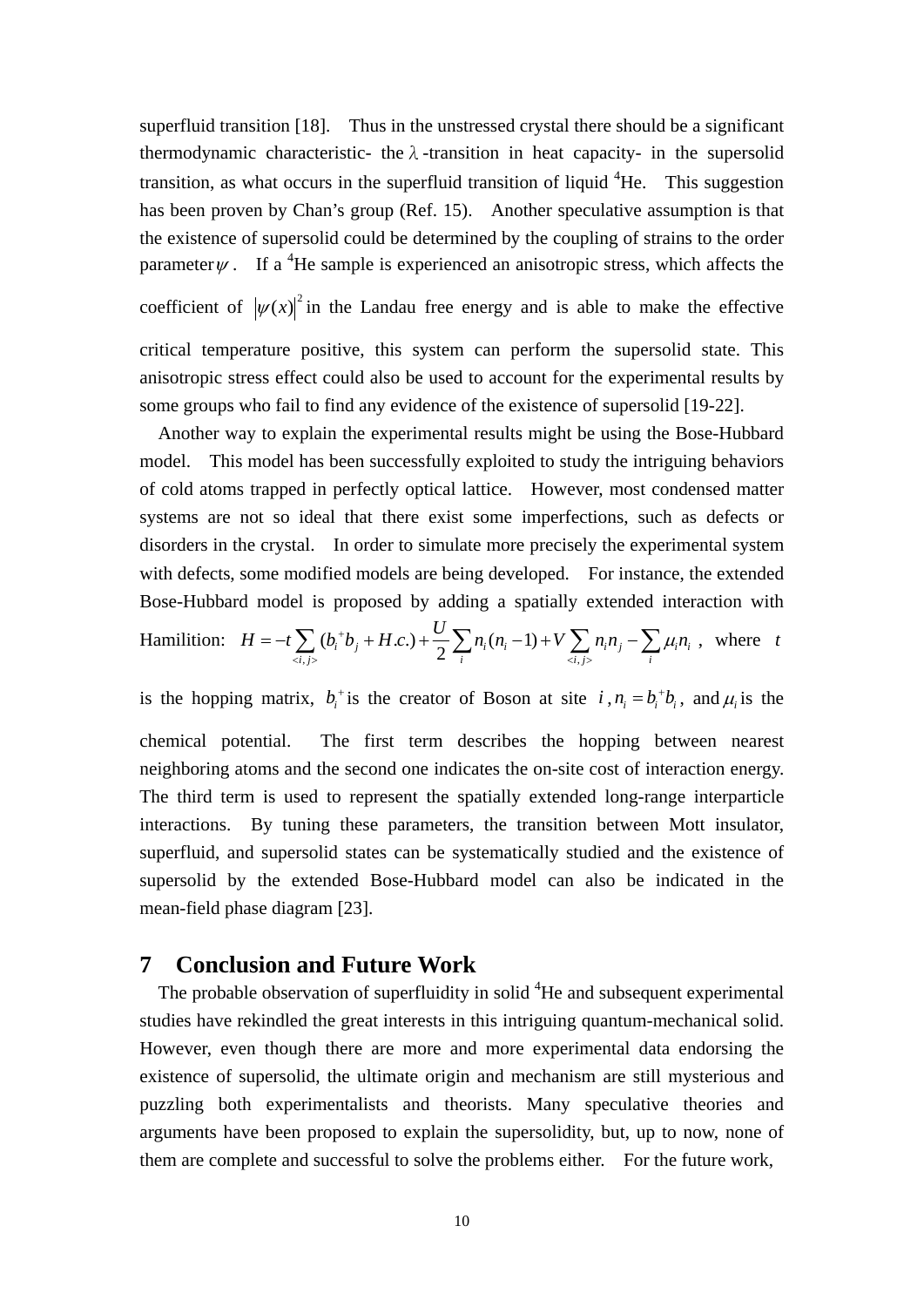hopefully the nature of this probable supersolid phase transition could be better understood by further investigating the exact shape of  $\lambda$  - transition peak in the heat capacity experiment or by looking for other thermodynamic signatures, for instance the second sound of superfluid. In any case, the experimentalists need theorists to provide more insights and suggestions to explore the future experiment; also theorists need experimentalists' exciting data to come up with a reasonable theory and examine its validity.

# **References**

- [1] M. Anderson, J. R. Ensher, M. R. Mathews, C. E. Wieman and E. A. Cornell, *Science* **269**, 198 (1995).
- [2] K. B. Davis, M. -O. Mewes, M. R. Andrews, N. J. van Druten, D. S. Durfee, D. M. Kurn and W. Ketterle, *Phys. Rev. Lett.* **75**, 3969 (1995).
- [3] A. F. Andreev and I. M. Lifshitz, *Sov. Phys. JETP* **29**, 1107 (1969).
- [4] A. Leggett, *Phys. Rev. Lett.* **25**, 1543 (1970).
- [5] E. Kim and M. H. W. Chan, *Nature* **427**, 225 (2004).
- [6] E. Kim and M. H. W. Chan, *Science* **305**, 1941 (2004).
- [7] A. S. C. Rittner and J. D. Reppy, *Phys. Rev. Lett.* **97**, 165301 (2006).
- [8] B. K. Clark and D. M. Ceperley, *Phys. Rev. Lett.* **93**, 155303 (2004).
- [9] A. S. C. Rittner and J. D. Reppy, *Phys. Rev. Lett.* **98**, 175302 (2007).
- [10] L. Pollet, M. Boninsegni, A. B. Kuklov, N. V. Prokof'ev, B. V. Svistunov and M. Troyer, *Phys. Rev. Lett.* **98**, 135301 (2007).
- [11] S. Sasaki, R. Ishiguro, F. Caupin, H. J. Maris and S. Balibar, *Science* **313**, 1098 (2006).
- [12] Massimo Boninsegni, Nikolay Prokof'ev, and Boris Svistunov, *Phys. Rev. Lett.* **96**, 105301 (2006).
- [13] A. C. Clark, J. T. West, and M. H. W. Chan, *Phys. Rev. Lett.* **99**, 135302 (2007).
- [14] M. Boninsegni, A. B. Kuklov, L. Pollet, N. V. Prokof'ev, B. V. Svistunov and M. Troyer, *Phys. Rev. Lett.* **99**, 035301 (2007).
- [15] X. Lin, A. C. Clark, and M. H. W. Chan, *Nature* **449**, 1025 (2007).
- [16] V. N. Grigorev, V. A. Maidanov, V. Yu. Rubanskii, S. P. Rubets, E. Ya. Rudavskii, A. Rybalko, Y. Syrnikov and V. Tikhii, arxiv.org/abs/cond-mat/0702133 (2007).
- [17] J. Ye, *Phys. Rev. Lett.* **97**, 125302 (2006).
- [18] A. T. Dorsey, P. M. Goldbart and J. Toner, *Phys. Rev. Lett.* **96**, 055301 (2006).
- [19] I. A. Todoshchenko, H. Alles, J. Bueno, H. J. Junes, A. Ya. Parshin and V. Tsepelin, *Phys. Rev. Lett.* **97**, 165301 (2006).
- [20] S. O. Diallo, J. V. Pearce, R. T. Azuah, O. Kirichek, J. W. Taylor and H. R. Glyde, *Phys. Rev. Lett.* **98**, 205301 (2007).